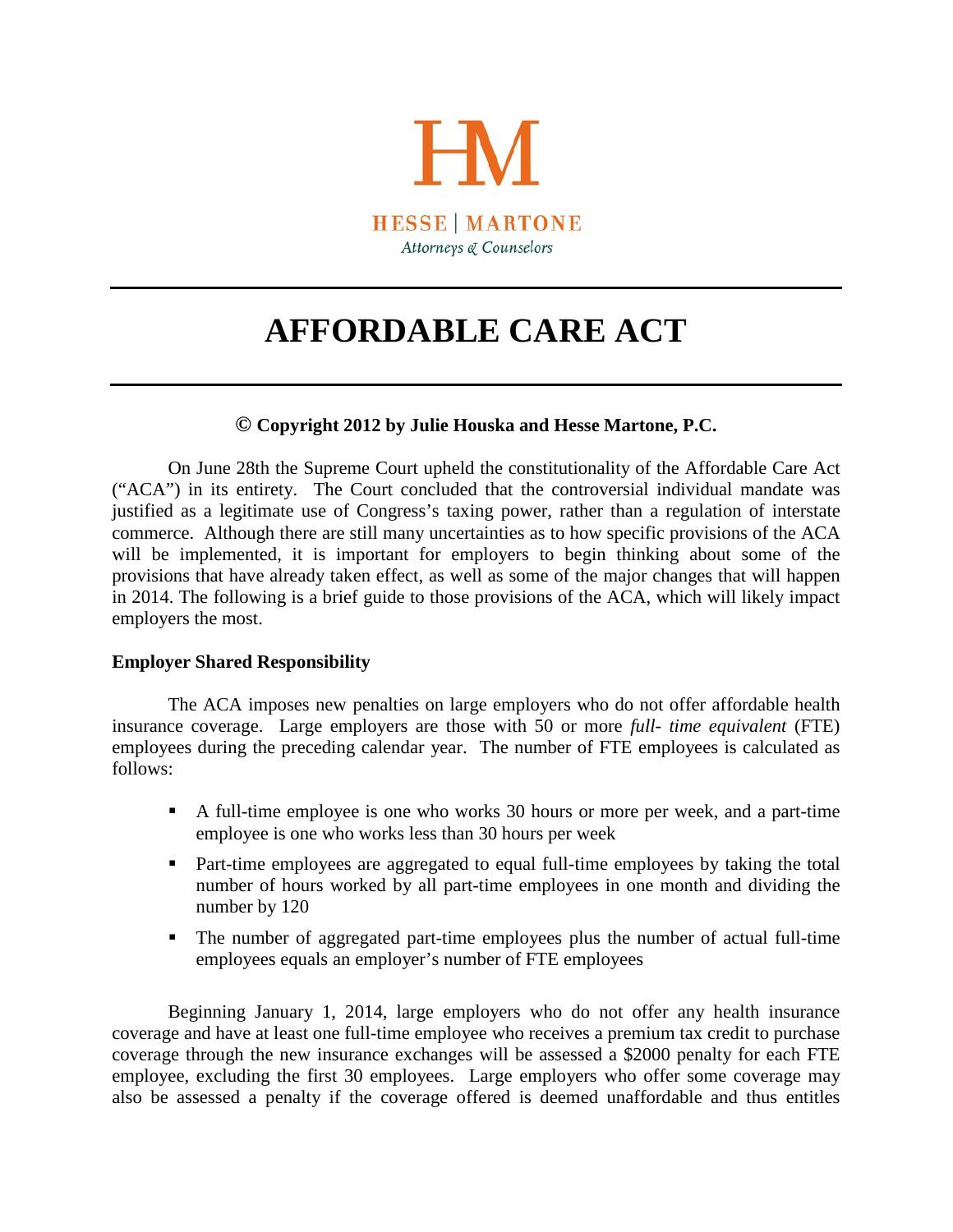employees to receive premium tax credits to purchase coverage through the exchanges. A plan is deemed unaffordable if the premiums consume more than 9.8% of family income. If one or more employees receives a tax credit under these circumstances, the employer will pay the lesser of \$3,000 for each employee receiving a premium credit or \$2,000 for each full-time employee, excluding the first 30 employees. Notably, employers will not pay penalties for part-time employees receiving tax credits. In sum, if an employer:

- Offers no coverage and has at least 1 employee receiving a premium tax credit
	- o Must pay \$2000 penalty for each FTE employee, minus the first 30 employees
- Offers "unaffordable" coverage and has at least 1 employee receiving a premium tax credit
	- o Must pay lesser of \$3000 penalty for each employee receiving tax credit or \$2000 for each full-time employee, minus the first 30 employees

Small employers with less than 50 FTE employees are not subject to the penalties. Additionally, some small employers may qualify for a tax credit that will help offset the costs of providing coverage.

#### **Small Business Health Care Tax Credit**

The Small Business Health Care Tax Credit is currently available to employers with fewer than 25 full-time equivalent employees who pay an average wage of less than \$50,000 a year and who pay at least half of the cost of employee health insurance premiums. The amount of credit is based on a sliding scale – the smaller the business, the bigger the credit – with the maximum credit equaling 35% (or 25% for non-profit employers) of the employer's share of the employee's premium. In 2014 the maximum credit increases to 50% of the employer's share of premiums, however the credit is limited to employers who purchase coverage through the exchanges. The credit expires after two (2) consecutive years.

### **Coverage Options for Small Businesses: The SHOP Exchanges**

The state insurance exchanges will begin operating Small Business Health Options Programs or "SHOP exchanges" in 2014. The SHOP exchanges will enable small businesses to offer employees a choice of benefit plans from several insurers. They are intended to reduce small businesses' costs of enrolling employees in small group plans, while also giving small business employees the cost and choice advantages enjoyed by their counterparts who work for large companies. Employers with less than 100 employees will be eligible to purchase plans through the SHOP exchanges, however States can limit participation to employers with up to 50 employees through 2016. Beginning in 2017, States will have the option of allowing large groups to use the SHOP exchanges.

#### **New Reporting Requirements**

The ACA requires employers to report the cost of coverage under an employer-sponsored group health plan on employees' W-2 forms. This requirement was optional in 2011, and